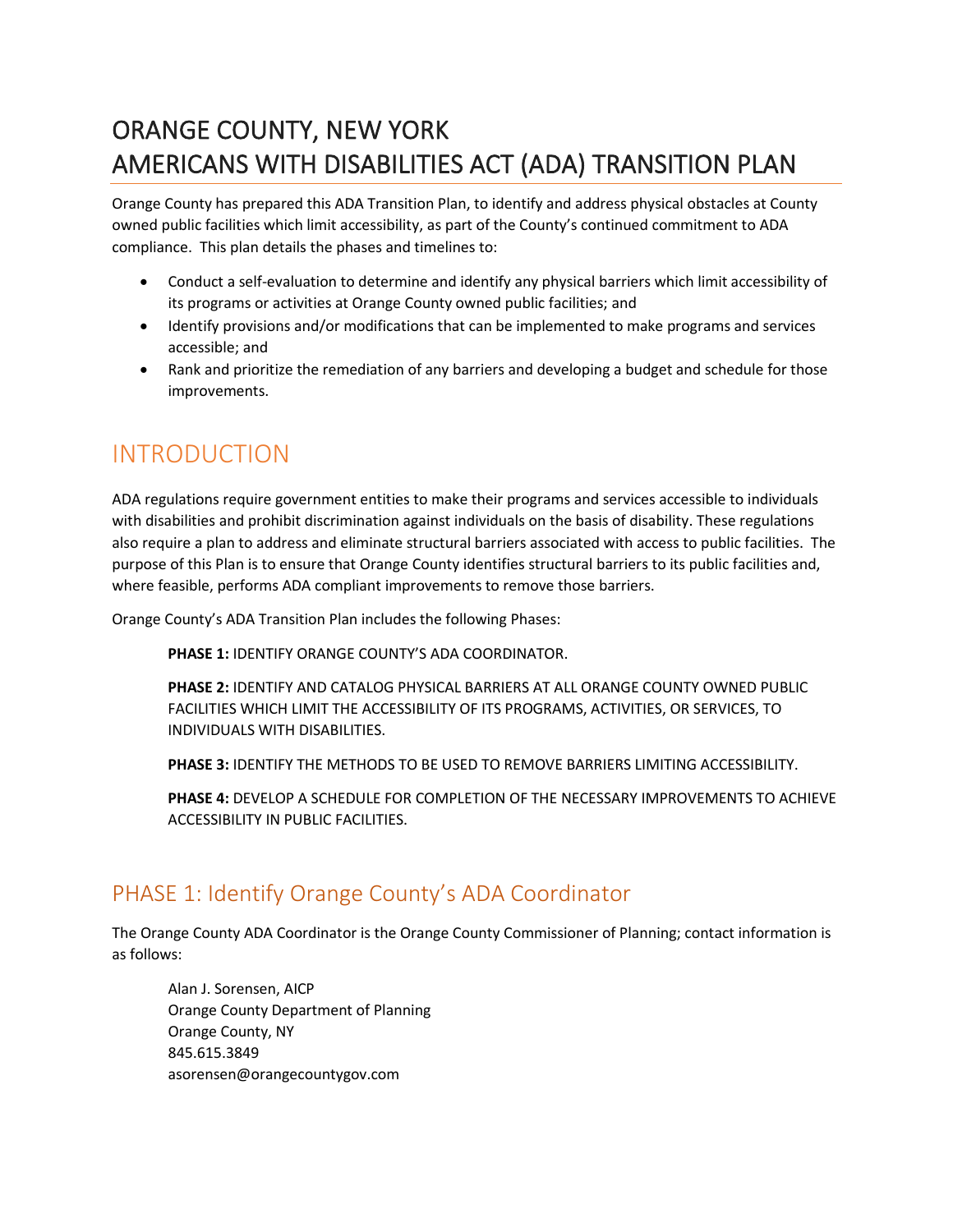# PHASE 2: Identify and catalog physical barriers at all Orange County owned public facilities

The second phase of the Orange County ADA Transition Plan will evaluate the County's public facilities for accessibility compliance. Officials from Orange County departments including Planning, Public Works, and Human Resources will coordinate to conduct accessibility evaluations of the following County facilities:

- Sidewalks, crosswalks, and curb ramps along County owned roads.
- County owned, publicly accessed buildings.
- Parking lots serving County owned buildings for which the public accesses.

Over the next several months the County will begin evaluation of the sidewalks, crosswalks, and curb ramps along the 305 miles of county owned roads. Due to the quantity of roads to be evaluated, this process is anticipated to extend into 2018.

For the evaluation of publicly accessible buildings and the parking lots serving those buildings, the Survey will incorporate relevant portions of the ADA Checklist for Existing Facilities, based on the most current ADA Standards for Accessible Design. County officials from the Planning, Public Works, and Human Resources Departments will coordinate to evaluate public buildings, parking lots, sidewalks, crosswalks, and curb ramps.

For each Orange County public facility assessed, a survey ("the Survey") will be completed. Any deficiencies and necessary improvements pertaining to structural barriers along with information regarding feasibility of needed improvements will be noted and recorded on the Survey. The Survey will contain the following ratings to assess the condition of each County building, parking lot, sidewalk, crosswalk, and curb ramp:

> Rating 1 – Not Accessible: Significant discontinuity such as steps, no ramps, more than 100 feet of unpaved walkway, heaving, vertical displacement, other severe distress, flooding, etc.

> Rating 2 – Partially Accessible: Not designed to current standards, problems with geometry of sidewalks, ramps and landings, no detectable warnings, handrails, etc.

Rating 3 – Accessible: May need additional improvements, for example circuitous routes, insufficient width, etc.

Rating 4 – Fully Accessible: Designed to current standards.

Rating 5 – Not Applicable: A facility not considered to require accessibility, for example, limited-access highways.

An enormous number of facilities will be evaluated in the Survey and therefore this will be a substantial undertaking. The evaluations will be scheduled to begin to with outdoor facilities prior to the winter months in 2017 (so as to avoid snow cover or conditions that may impede a thorough review), followed by the remaining evaluations of outdoor facilities anticipated to be completed in 2018.

The results of all surveys will be added to the inventory of Public Facilities ("the Inventory"), which will serve as the central database for surveyed structural barriers. Evaluations of indoor facilities will continue during the winter months of 2017 and 2018. It is estimated that Phase 2 will be completed by **January 2019**.